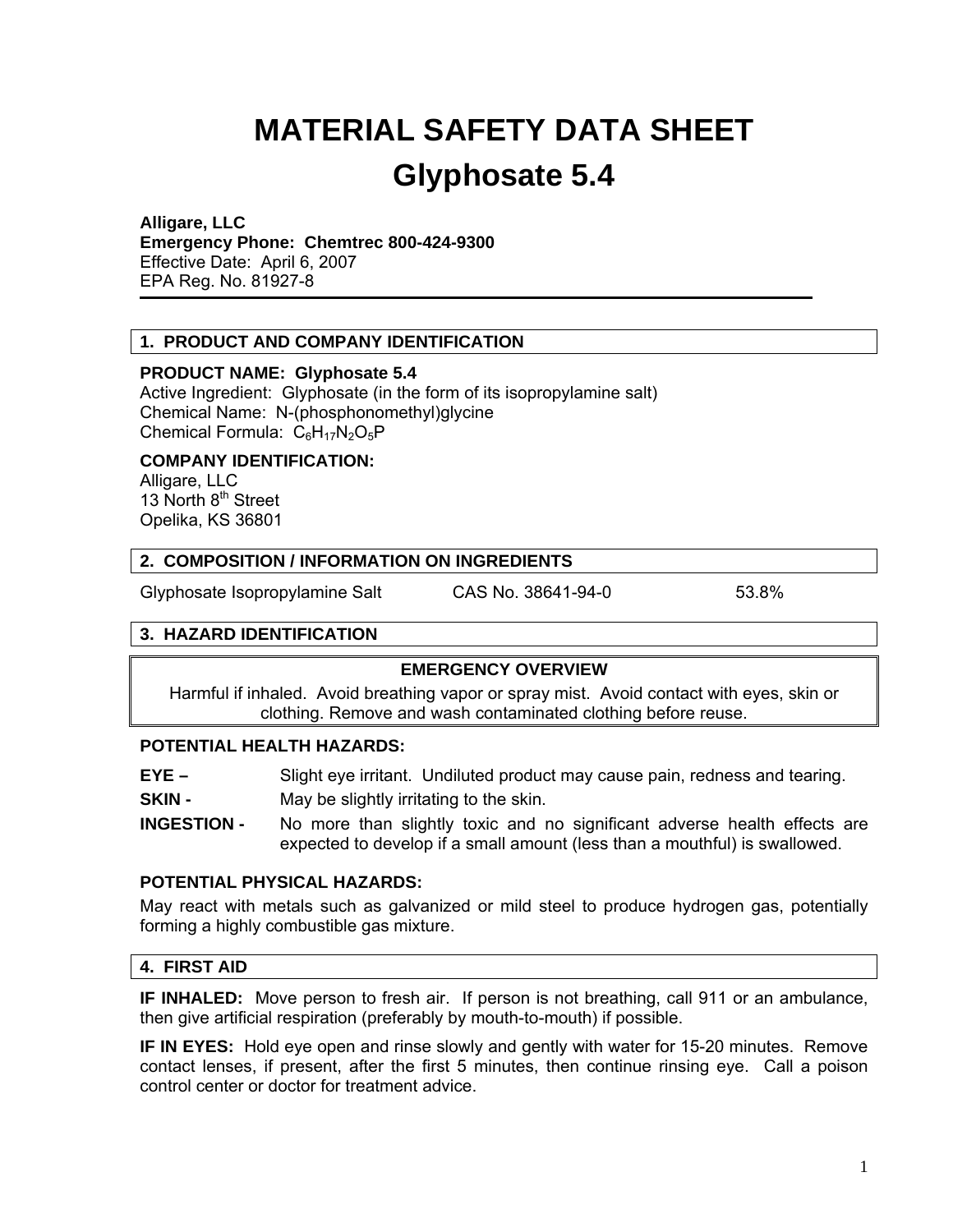**IF SWALLOWED:** Call a poison control center or doctor immediately for treatment advice. Have person sip a glass of water if able to swallow. Do not induce vomiting unless told to do so by a poison control center or a doctor.

**IF ON SKIN OR CLOTHING:** Take off contaminated clothing. Rinse skin immediately with plenty of water for 15-20 minutes. Call a poison control center or doctor for treatment advice.

Have the product container or label with you when calling a poison control center or doctor, or going for treatment. You may also contact 1-800-424-9300 for emergency medical treatment information..

# **5. FIRE-FIGHTING MEASURES**

**Flash point:** Not applicable

**Flammable Limits (LFL-UFL):** N/A

**Means of Extinction:** Use water spray, foam or dry chemical.

**Fire Fighting Instructions:** Evacuate area and fight fire from a safe distance. Approach from upwind to avoid hazardous vapors and decomposition products. A foam or dry chemical fire extinguishing system is preferred to prevent environmental damage from excessive water run off. If water is used, avoid heavy hose streams. If possible, dike and collect water used to fight fire to prevent/minimize run off.

**Firefighting Equipment:** Self-contained breathing apparatus with full face piece. Wear full firefighting turn-out gear (Bunker gear).

**Hazardous Combustion Products:** Carbon monoxide, nitrogen oxides, phosphorous oxides.

## **6. ACCIDENTAL RELEASE MEASURES**

Clean up spills immediately. Isolate and post spill area. Wear protective clothing and personal protective equipment as prescribed in Section 8 "Exposure Controls/Personal Protection". Keep unprotected persons and animals out of area.

SMALL SPILL: Absorb spill with inert material such as dry sand, vermiculite or fuller's earth, then place in a chemical waste container.

LARGE SPILL: Dike large spills using absorbent or impervious material such as clay or sand. Recover and contain as much free liquid as possible for reuse. Allow absorbed material to solidify and scrape up for disposal. After removal, scrub the area with detergent and water and neutralize with dilute alkaline solutions of soda ash or lime.

## **7. HANDLING AND STORAGE**

**Keep out of reach of children and animals.** Do not contaminate other pesticides, fertilizers, water, food or feed by storage or disposal. Wash thoroughly after handling this product.

Store above 10ºF (-12ºC) to keep product from crystallizing.

## **8. EXPOSURE CONTROLS / PERSONAL PROTECTION**

**Engineering Controls:** To keep exposure to airborne contaminants below exposure limits, proper ventilation is required when handling or using this product. Local mechanical exhaust ventilation may be required. Facilities storing or using this material should be equipped with an eyewash facility and a safety shower.

**Eyewear:** Safety goggles are recommended when mixing, loading or cleaning equipment.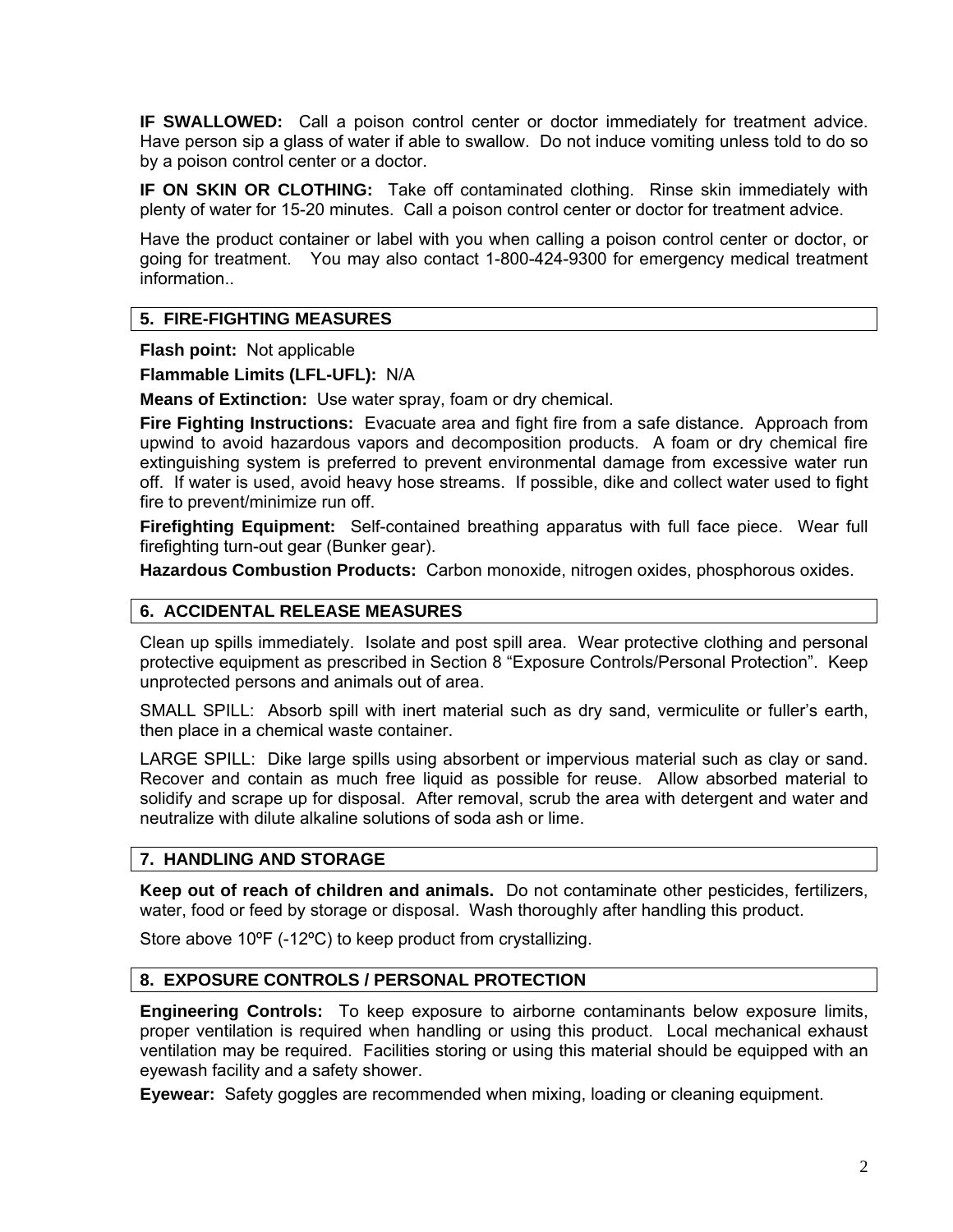**Clothing:** Wear long-sleeved shirt and long pants and shoes plus socks.

**Gloves:** Waterproof gloves are recommended when mixing, loading or cleaning equipment.

NOTE: Remove clothing immediately if pesticide gets inside. Then wash thoroughly and put on clean clothing.

# **9. PHYSICAL AND CHEMICAL PROPERTIES**

**Appearance:** Pale yellow, clear viscous liquid **Odor:** Slight amine odor **pH:** 4.6 **Flashpoint (PMA-4):** N/A **Specific Gravity:** 1.2016 g/ml **Solubility in Water:** Soluble

# **10. STABILITY AND REACTIVITY**

**CONDITIONS TO AVOID:** Avoid temperatures above 115°F (46°C) and below 25°F (-5°C)

**CHEMICAL STABILITY:** Product is normally stable. However, product may decompose if heated.

**HAZARDOUS DECOMPOSITION PRODUCTS:** Heat and fire may result in thermal decomposition and the release of nitrogen oxides, phosphorous oxides and carbon monoxide.

**INCOMPATIBILITY WITH OTHER MATERIALS:** Strong oxidizers and bases, unlined and galvanized steel.

**POLYMERIZATION:** Will not occur.

## **11. TOXICOLOGICAL INFORMATION**

## **ACUTE ORAL TOXICITY**

Oral  $LD_{50}$  (rat):  $> 5,000$  mg/kg **ACUTE DERMAL TOXICITY** 

Dermal  $LD_{50}$  (rat, male):  $> 5,000$  mg/kg

# **ACUTE INHALATION TOXICITY**

Inhalation  $LC_{50}$  (rat): > 7.03 mg/L

# **EYE IRRITANT**

None to Slight

## **SKIN IRRITATION**

None to Slight

## **SENSITIZATION**

Guinea pig – Non-Sensitizer

**MEDICAL CONDITIONS AGGRAVATED BY EXPOSURE:** None known.

## **CARCINOGENICITY:**

**ACGIH:** Not listed **IARC:** Not listed **NTP:** Not listed **OSHA:** Not listed

**MUTAGENIC DATA:** No evidence of mutagenic effects during *in vivo* and *in vitro* assays. **ADDITIONAL DATA:** None.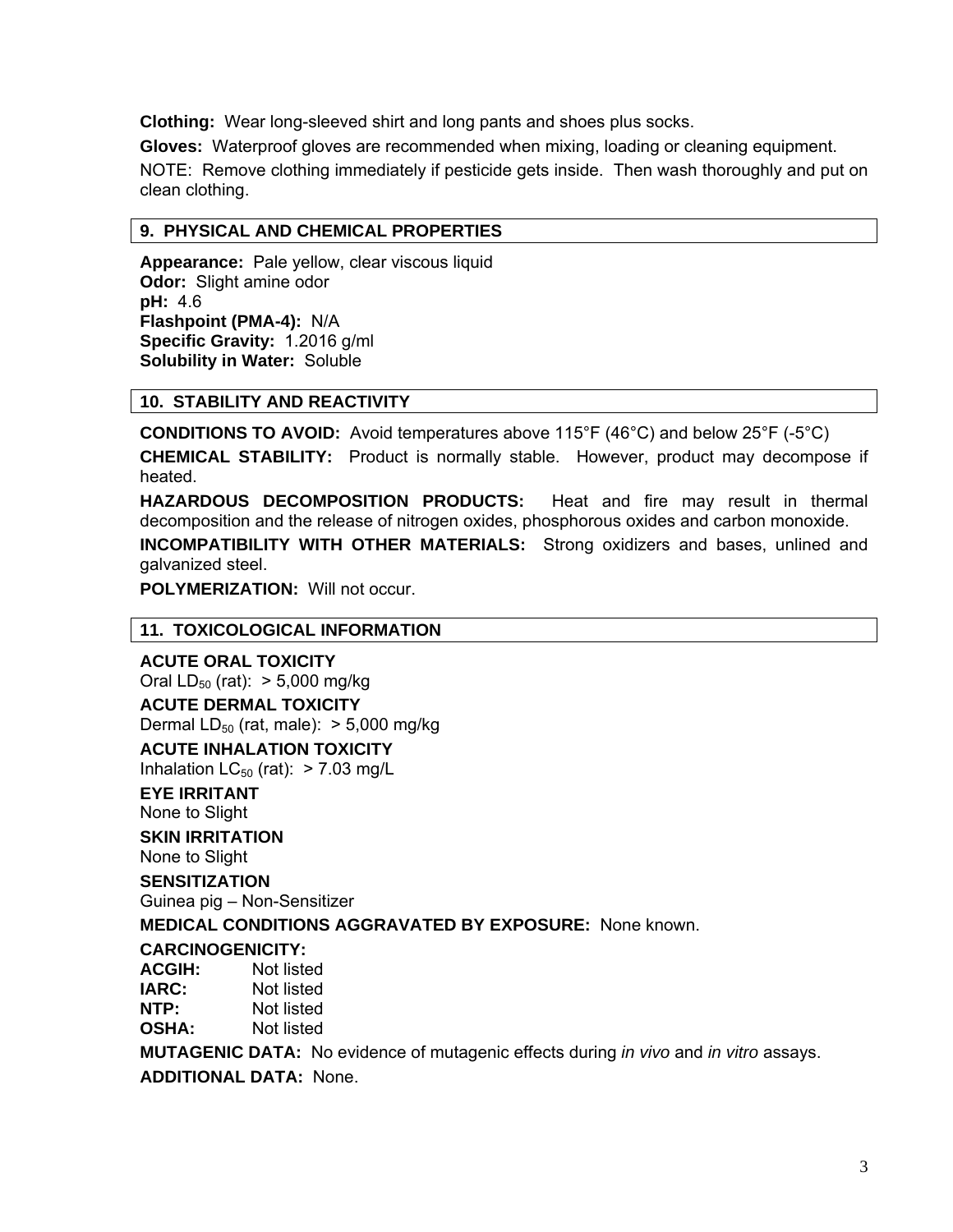# **12. ECOLOGICAL INFORMATION**

**ENVIRONMENTAL DATA**: Do not contaminate water when cleaning equipment or disposing of equipment washwaters. Treatment of aquatic weeds can result in oxygen depletion due to decomposition of dead plants. This oxygen loss can cause fish suffocation.

#### **MAMMILIAN TOXICITY**

This product is considered to be relatively nontoxic to dogs and other domestic animals; however, ingestion of this product or large amounts of freshly sprayed vegetation may result in temporary gastrointestinal irritation (vomiting, diarrhea, colic, etc.). If such symptoms are observed, provide the animal with plenty of fluids to prevent dehydration. Call a veterinarian if symptoms persist for more than 24 hours.

#### **FISH TOXICITY**

96 hour  $LC_{50}$ , Rainbow trout – 8.2 µg/L (technical)

96 hour  $LC_{50}$ , Bluegill – 5.8 µg/L (technical)

#### **AVIAN TOXICITY**

Oral LD<sub>50</sub>, Bobwhite quail  $-$  > 3,800 mg/kg (technical)

**BEE TOXICITY:** Non-toxic.

## **13. DISPOSAL CONSIDERATIONS**

**PESTICIDE DISPOSAL:** Wastes resulting from the use of this product that cannot be used or chemically reprocessed should be disposed of in a landfill approved for pesticide disposal or in accordance with applicable Federal, state or local procedures. Emptied container retains vapor and product residue. Observe all labeled safeguards until container is cleaned, reconditioned, or destroyed.

**CONTAINER DISPOSAL:** For plastic containers, triple rinse (or equivalent). Then offer for recycling or reconditioning, or puncture and dispose of in a sanitary landfill, or incineration, or, if allowed by state and local authorities, by burning. If burned, stay out of smoke.

For refillable containers, do not reuse the container except for refill in accordance with a valid Alligare Repackaging or Toll Repackaging Agreement. If not refilled or returned to the authorized repackaging facility, triple rinse container, then puncture and dispose of in a sanitary landfill, or by incineration or, if allowed by state and local authorities, by burning. If burned, stay out of smoke.

For bulk containers, triple rinse (or equivalent) and wash with appropriate cleaners before reusing.

#### **14. TRANSPORT INFORMATION**

DOT PROPER SHIPPING NAME: Not regulated by DOT. DOT HAZARD CLASS OR DIVISION: N/A DOT UN/NA NUMBER: N/A DOT PACKING GROUP: N/A REPORTABLE QUANTITY: None MARINE POLLUTANT: Not Listed DOT EMERGENCY RESPONSE GUIDE: N/A